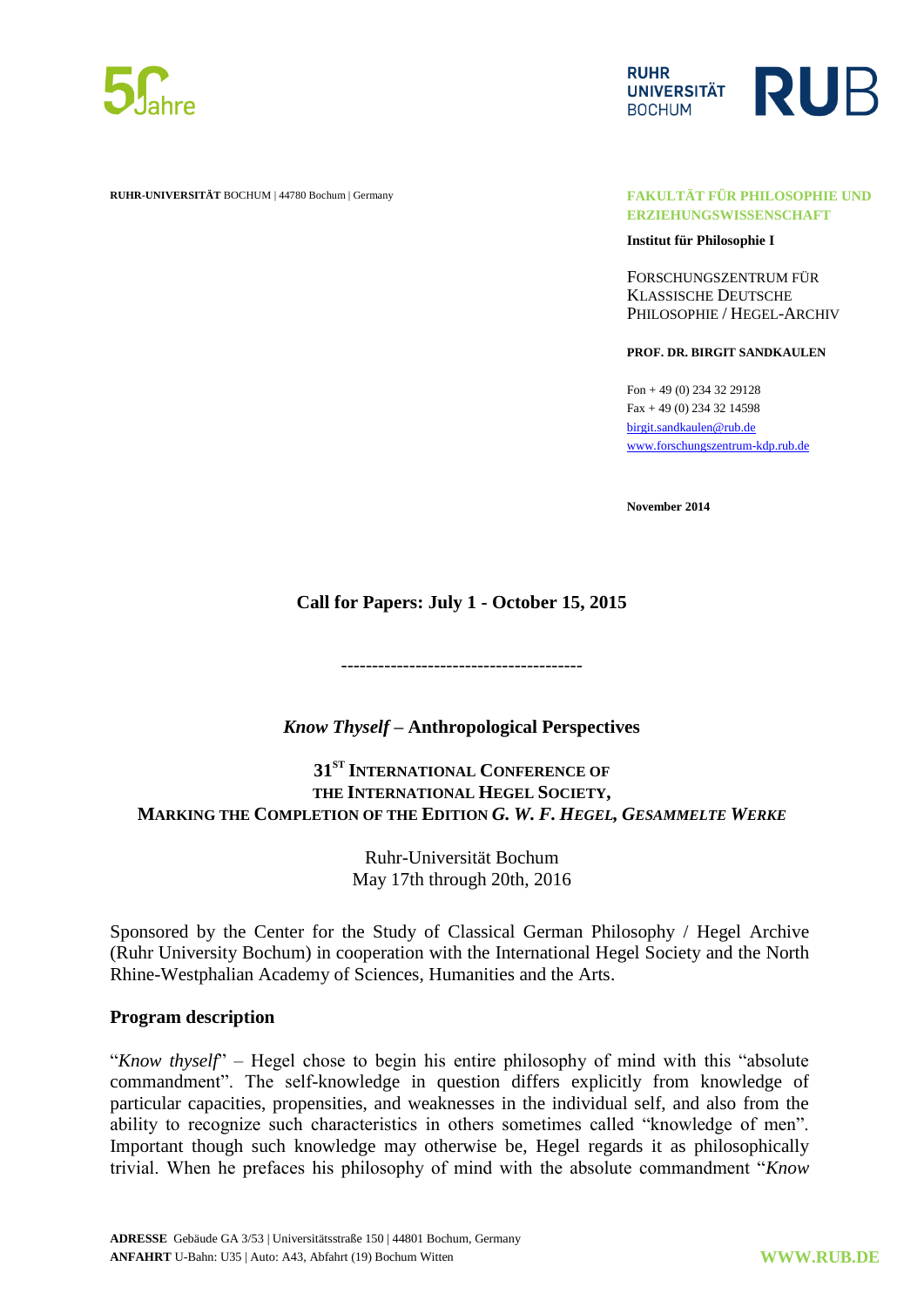*thyself*<sup>'</sup>, he means "knowledge of the genuine reality of the human being, of what is essentially and ultimately true and real — of mind itself as the true and essential being".

But what is "the genuine reality of the human being"? That is the perennial question of anthropology, as timely as it is ancient. In recent years anthropology has been at the forefront of interest to a degree unrivaled by other disciplines, in philosophy as well as in other areas of intellectual endeavor. As always, this heightened attention is a symptom of crisis. If we already knew for certain what form the answer should take, we would not have to ask the question, *What is the human being?*

"*Know thyself* – Anthropological Perspectives": The 31<sup>st</sup> International Conference of the International Hegel Society will be devoted to considering the perspectives on the "genuine" reality of human being" opened by Hegel's philosophy and to gauging both the extent to which they remain convincing and the respects in which they seem problematic or subject to renewal. At issue is the entirety of Hegel's philosophy of mind and the resources it provides for philosophical anthropology. We welcome talks that focus on human beings, rather than merely on "the subject". New approaches to anthropological aspects in Hegel's logic and philosophy of nature are equally encouraged. Especially up for discussion, however, is the part of the *Encyclopedia* to which Hegel himself gave the title "Anthropology" and to which he devoted the recently edited lecture courses. In traversing this passageway between the philosophy of nature and the philosophy of mind, Hegel formulated insights into human life (including its pathologies) whose full significance we are still far from having exhausted.

Fittingly, given the conference's thematic emphasis, the current edition of Hegel's lectures in the historical-critical edition *G.W.F. Hegel, Gesammelte Werke*, makes available new material spanning logic, the philosophy of nature, subjective spirit, right and world history, and the philosophies of art and religion. The  $31<sup>st</sup>$  Meeting of the International Hegel Society in Bochum in 2016 will mark the completion of the comprehensive edition produced under the aegis of the North Rhine-Westphalian Academy of Sciences, Humanities and the Arts – a welcome occasion to put those red volumes not on the shelves, but at the center of a productive debate on Hegel's contribution to a philosophical anthropology.

Contributions are welcome in German, English, and French.

### **Sections**

- 1. Science of Logic
- 2. Philosophy of Nature
- 3. Anthropology The Soul
- 4. Phenomenology and Psychology
- 5. Philosophy of Right
- 6. Philosophy of History
- 7. Philosophy of Art
- 8. Philosophy of Religion
- 9. Contexts and Discussions: Ancient and Medieval Philosophy
- 10. Contexts and Discussions: Renaissance and Modern Philosophy
- 11. Contexts and Discussions: Anthropology in the 19th and 20th Centuries
- 12. Contexts and Discussions: Contemporary Philosophy